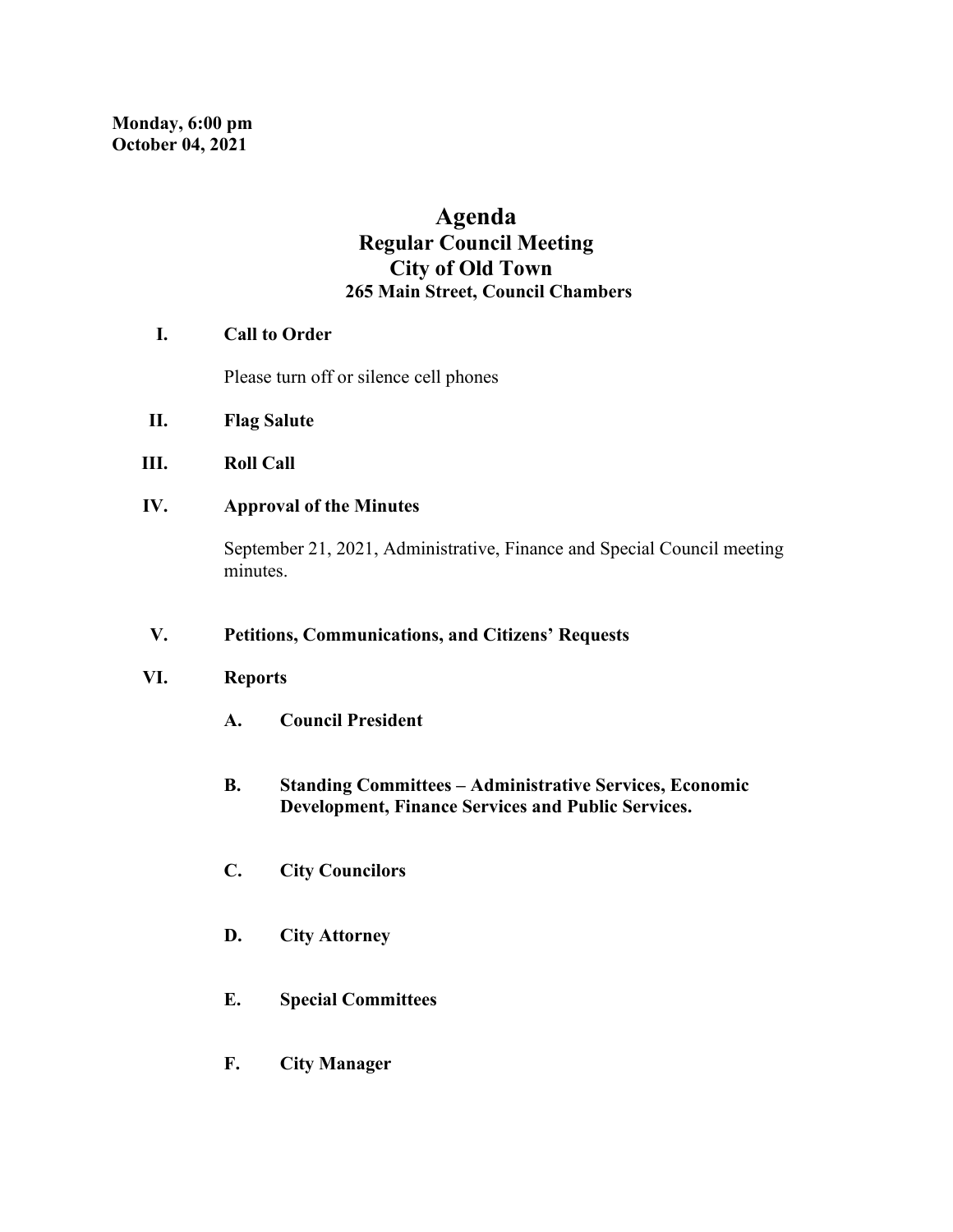#### **VII. Consent Agenda:**

**Suggested motion:** Resolved, the Old Town City Council hereby approves the suggested motion under the Consent agenda.

**1.** The City Council will consider approval of new applications for a Malt, Vinous & Spiritous Liquor License and a Victualer's License for Jeff Solari, d/b/a Kosta's, 266 Main Street.

 **Suggested motion:** Resolved, the Old Town City Council hereby approves the new applications for a Malt, Vinous & Spiritous Liquor License, and Victualer's License for Jeff Solari, d/b/a Kosta's, 266 Main Street, pending final inspections.

**(Councilor May)** 

#### **VIII. Public Hearings and Second Reading of Ordinances**

- **1.** The City Council will conduct a Second Reading on a proposal to amend Chapter 21, titled Welfare, Appendices A, B, & C (Food, Housing & Heat Assistance Limits) of the General Assistance Maximum Amounts for the period October 1, 2021, through September 30, 2022. This amendment is a requirement of the Department of Human Services in compliance with Title 22, M.R.S.A. §4305(4).
- **1a.** The City Council will consider final approval on a proposal to amend Chapter 21, Titled Welfare, Appendices A, B & C of the General Assistance Maximum Amounts.

 **Suggested motion:** Resolved, the Old Town City Council hereby approves a proposal to amend Chapter 21, titled Welfare, Appendices A, B & C (Food, Housing & Heating Assistance Limits) of the General Assistance Maximum Amounts for the period October 1, 2021, through September 30, 2022, as presented in Attachment #1.

*(Roll Call Vote)* 

**IX. Old Business**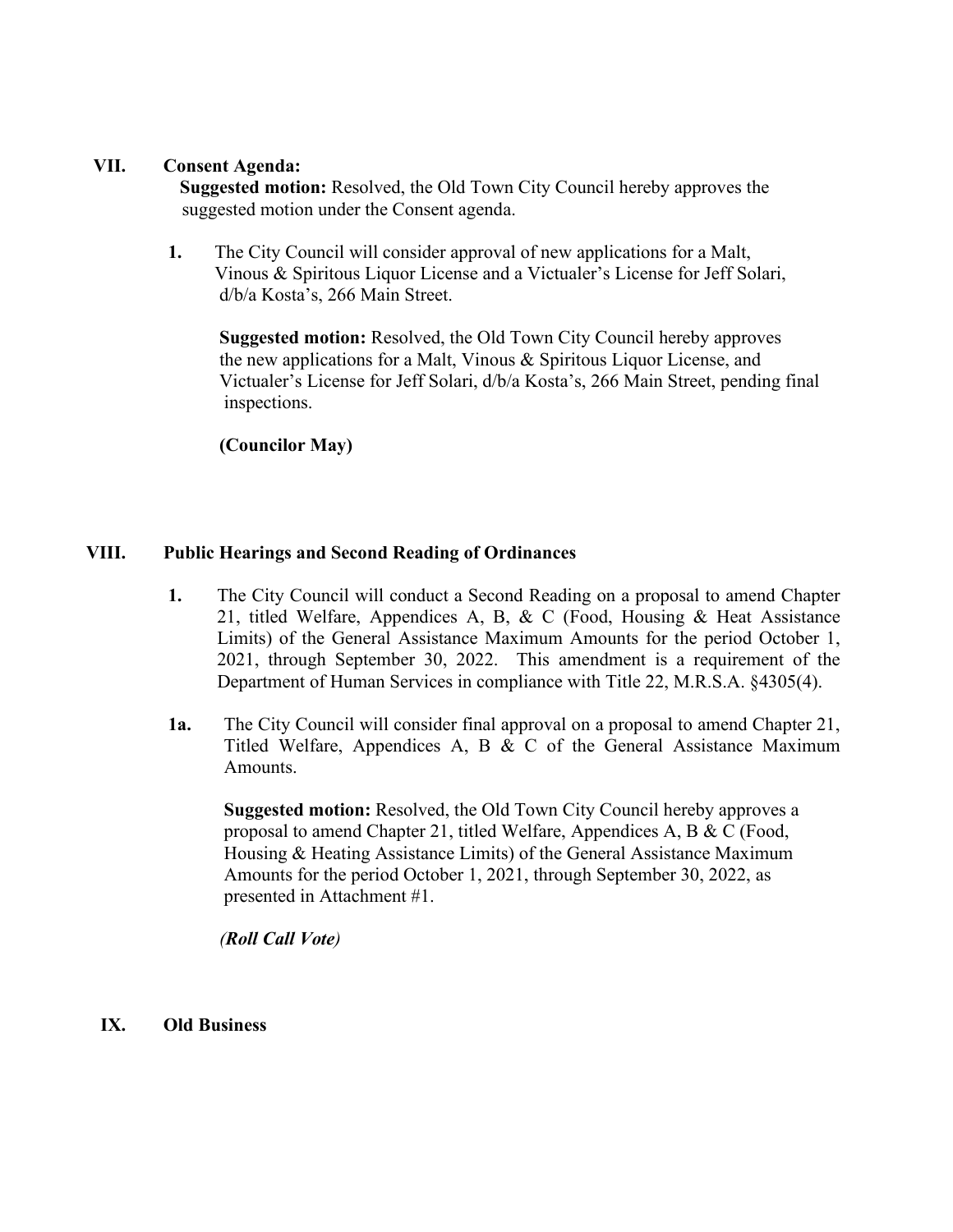#### **X. New Business**

**1.** The City Council will consider issuance of Municipal Warrants for the November 2, 2021, Regular Municipal Election

**Suggested motion**: Resolved, the Old Town City Council hereby approves issuance of Municipal Warrants for the November 2, 2021, Regular Municipal Election. (Warrant attached)

### *(Councilor Brissette)*

**2.** The City Council will consider setting hours for the Registrar of Voters for the November 2, 2021, State Referendum & Regular Municipal Election.

**Suggested motion:** Resolved, the Old Town City Council hereby approves the Registrar of Voters hours for the November 2, 2021, State Referendum & Regular Municipal Election, pursuant to Title 21A, M.R.S.A. §101(6) as presented in attachment #2 and recommended by the City Clerk.

# *(Councilor Wight)*

- **3.** The City Council will consider accepting the following properties that were acquired pursuant to mature municipal tax and/or sewer liens and authorizing the City Manager to take all necessary steps to dispose of the properties.
	- a. 85 Veazie Street Vacant
	- b. 104 Veazie Street Occupied
	- c. 91 Middle Street Vacant
	- d. 802 Stillwater Ave Vacant Land (Put out to abutters only)
	- e. 846 Main Street Occupied

 **Suggested motion:** Resolved, the Old Town City Council herby accepts the following properties that were acquired pursuant to mature tax and/or sewer liens and authorizes the City Manager to take all necessary steps to dispose of the properties.

- a. 85 Veazie Street Vacant
- b. 104 Veazie Street Occupied
- c. 91 Middle Street Vacant
- d. 802 Stillwater Ave Vacant Land (Put out to abutters only)
- e. 846 Main Street Occupied

### **(Councilor Brissette)**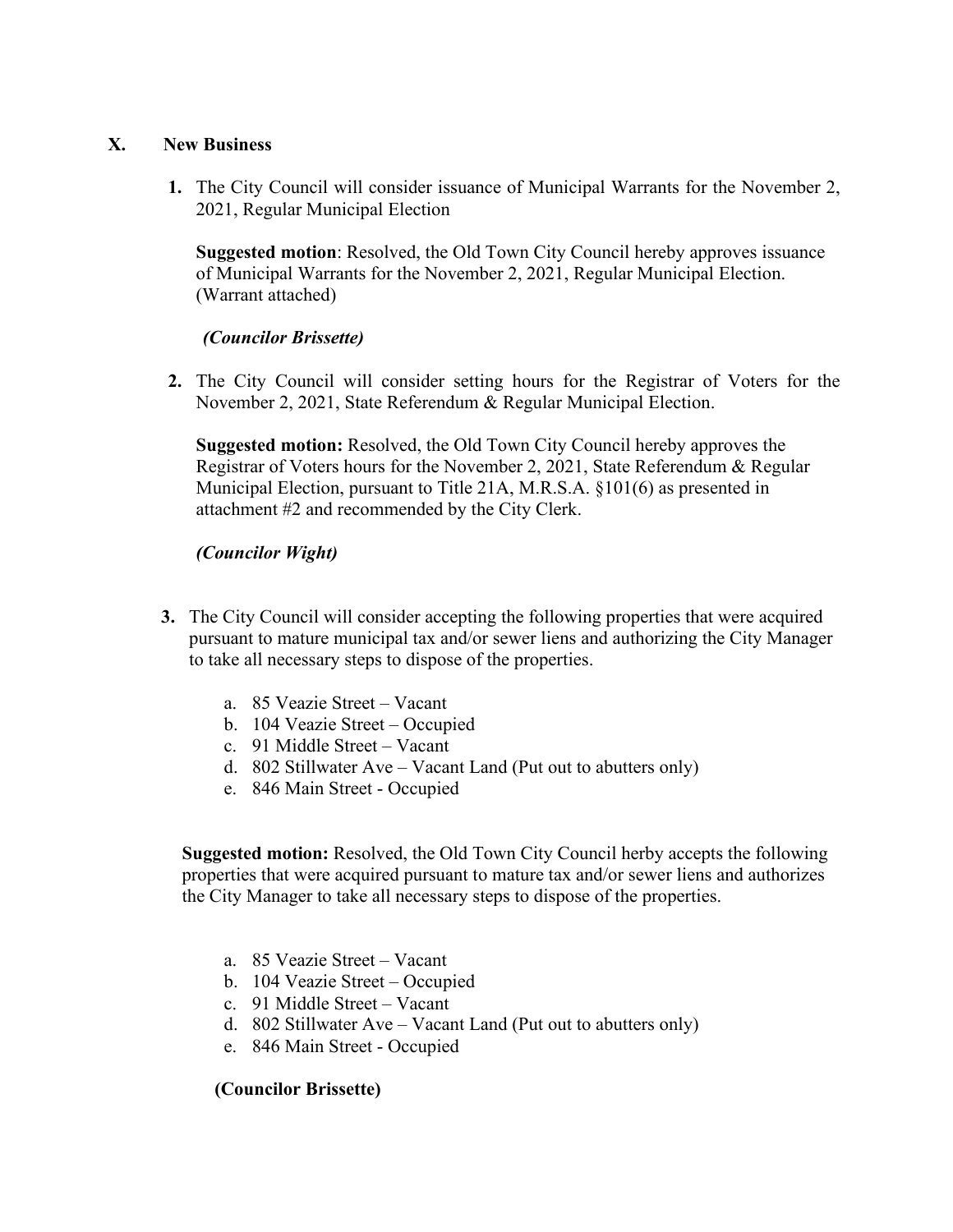**4.** The City Council will authorize the Finance Director to write off the uncollectable real estate taxes, interest and lien cost owed for mobile homes moved unknowing as listed below.

 **Suggested motion:** Resolved, the Old Town City Council hereby authorized the Finance Director to write off the uncollectable real estate taxes, interest, and lien cost owed for mobile homes moved unknowing as listed below.

| Tax Payor          | Acct | Year(s) | Principal | Interest | Lien Cost | Total  |
|--------------------|------|---------|-----------|----------|-----------|--------|
| (Prior Owner)      | 634  | 2019-   | 469.77    | 88.56    | 121.80    | 680.13 |
| 11 Lonnie Loop     |      | 2020    |           |          |           |        |
| (Prior Owner)      | 841  | 2020    | 196.96    | 33.13    | 7.76      | 237.85 |
| 27 Billie Jo Court |      |         |           |          |           |        |
| (Prior Owner)      | 3909 | 2020    | 315.47    | 51.35    | 60.90     | 427.72 |
| 8 Billie Jo Court  |      |         |           |          |           |        |
| (Prior Owner)      | 3910 | 2020    | 322.33    | 55.92    | 60.90     | 439.15 |
| 4 Billie Jo Court  |      |         |           |          |           |        |
| (Prior Owner)      | 3882 | 2020    | 315.47    | 51.35    | 60.90     | 427.72 |
| 6 Lance Court      |      |         |           |          |           |        |

# **Listing of Mobile Homes no longer in Old Town**

# *(Councilor Wight)*

**5.** The City Council will authorize the Finance Director to write off the uncollectable personal property taxes and interest as listed below.

 **Suggested motion:** Resolved, the Old Town City Council hereby authorized the Finance Director to write off the uncollectable personal property taxes and interest as listed below.

| Tax Payor           | Acct | Year(s) | Principal | Interest | Lien | Total    |
|---------------------|------|---------|-----------|----------|------|----------|
|                     |      |         |           |          | Cost |          |
| $C.C.B.$ inc        | 167  | 2018    | 151.46    | 20.00    |      | 171.46   |
| Canteen Service Co. | 66   | 2018-   | 1,119.09  | 213.83   |      | 1,332.92 |
|                     |      | 2019    |           |          |      |          |
| Yama's              | 418  | 2018-   | 956.29    | 167.55   |      | 1,123.84 |
| 268 Main St         |      | 2021    |           |          |      |          |
| (downtown fire)     |      |         |           |          |      |          |

*(Councilor McLeod)*